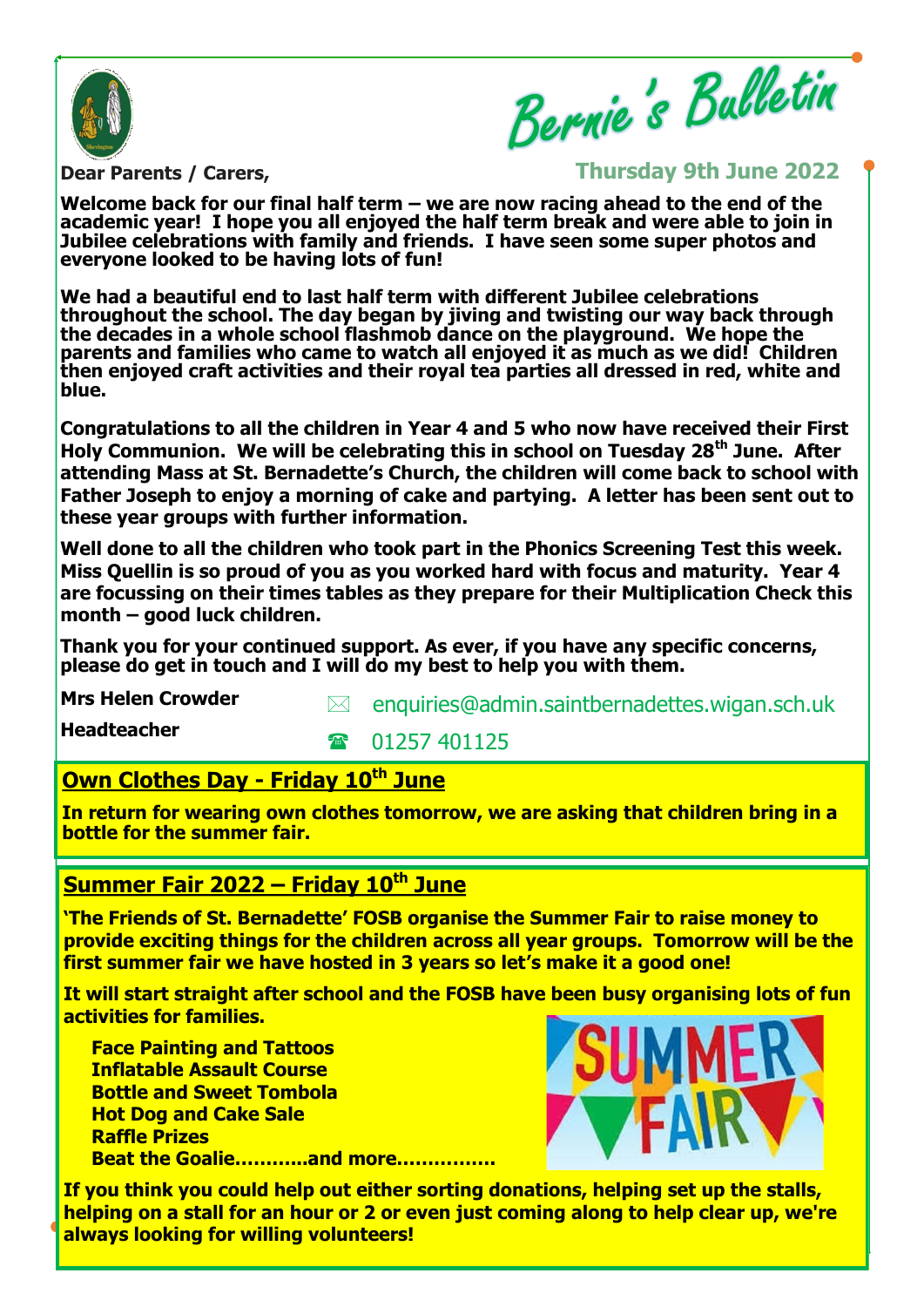# **Raffle Prizes—£1 a ticket - St Bernadette's Summer Fair**

| <b>Prize</b>                                           | Kindly donated by                                |
|--------------------------------------------------------|--------------------------------------------------|
| Free pair of sunglasses (Ray-Bans<br><i>included</i> ) | <b>Carlton &amp; Stanley Opticians</b>           |
| £30 voucher                                            | <b>Charnley Arms</b>                             |
| £25 voucher                                            | <b>Petite Soleil</b><br><b>Beauty</b>            |
| £20 voucher                                            | <b>Head Management</b>                           |
| £20 worth of books                                     | Platt's Wee Book Shop (Usborne Books)            |
| Luxury Olaplex Treatment, Head<br>Massage and Blow Dry | Urban Hair Salon                                 |
| £15 voucher                                            | House of Beauty                                  |
| £15 voucher                                            | Juniper Restaurant                               |
| £10 voucher                                            | <b>Hair Couture</b>                              |
| Photography voucher                                    | <b>Bartley Portrait Studios</b><br>Photographers |
| Any treatment                                          | Physio & Foot Surgery                            |
| Back Massage and Facial voucher                        | Peace Lily Holistics                             |
| Two 14 inch pizzas                                     | Manhattan Pizza Takeaway                         |
| Afternoon Tea for Two                                  | Shevington Village Kitchen                       |
| 8 inch iced birthday cake                              | <b>Muffin Man</b>                                |
| 4 free ice-creams                                      | School Ice-cream Van                             |
| Box of goodies                                         | A B Hardware                                     |
| Doormat                                                | <b>H.Gee Floor Coverings</b>                     |
| Bottle of rose wine                                    | <b>Manor Wines</b>                               |
| Box of Milk Tray                                       | Co-Op, Shevington                                |
| Venus gift set                                         | <b>Manor Pharmacy</b>                            |

**There are many more raffle prizes still coming in. A big thank you to the local community for their generosity in supporting school.**

#### **'Music Alive' Assembly**

**Yesterday the children were treated to a special musical assembly from Wigan Music Service.** 

**Not only was it fabulous to celebrate the enjoyment of music, it was a way to let children know about all the instrument families so that they can make an informed choice about which instrument they might be interested in learning to play from September onwards.** 

**Please see the flyer that went home if you are interested in signing up to instrumental lessons.** 

## **Father's Day Assembly – Friday 17th June**

**Reception children will be celebrating their Dads and any other important male figures in their lives with a 'Father's Day' Assembly from 9:10am in the school hall. There will be time to spend together as a family after the assembly as we did with the Mother's Day assembly.**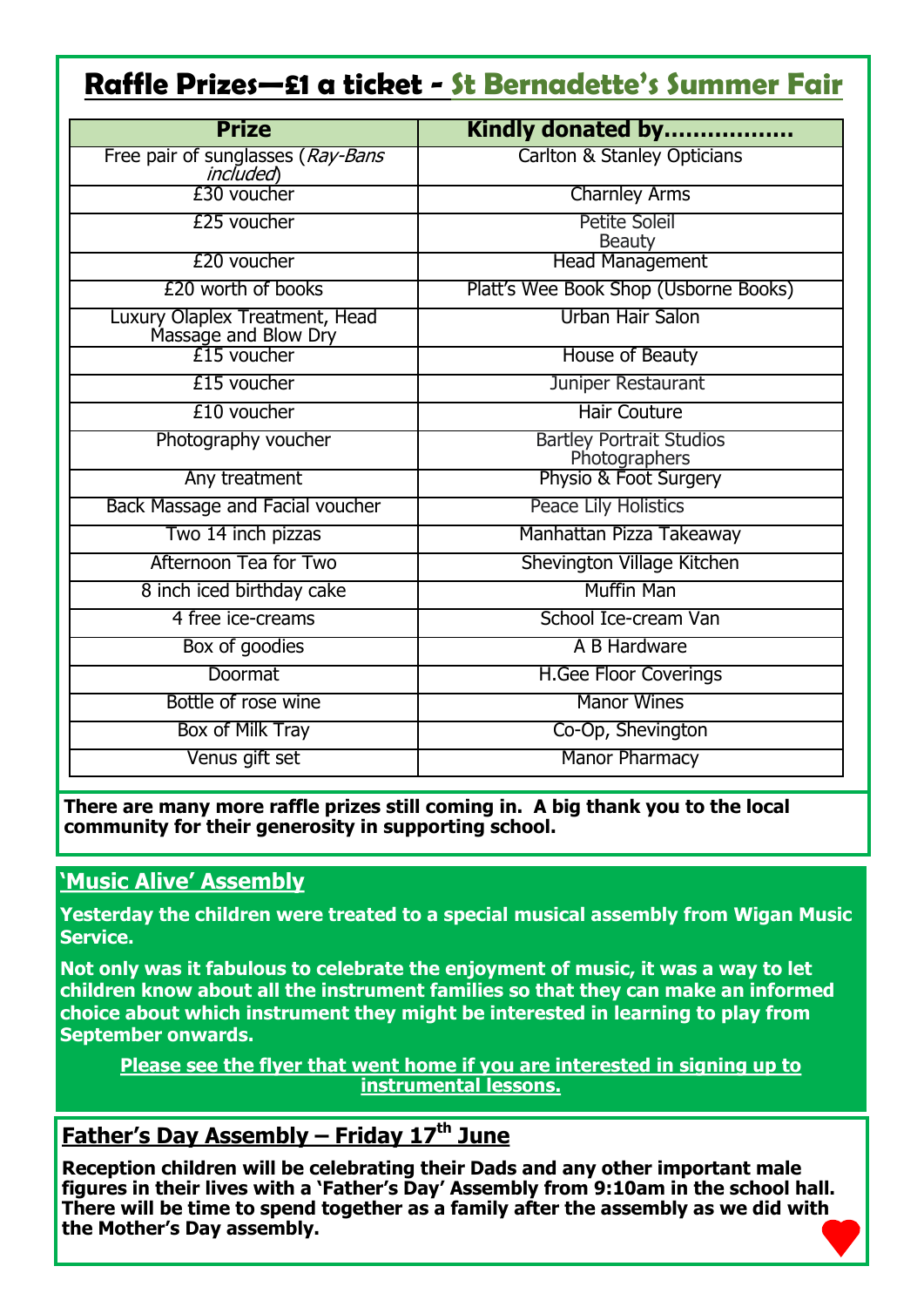## **Sports Week – Week Beginning 20th June 2022**

**Sports Week is an annual event to encourage participation and it is part of our commitment to delivering high-quality PE and sport across the school.**

## **Monday 20th June**

**The week will begin with a GB athlete visiting school. Clovis Asong will launch the week in a whole school special assembly and then work with each class throughout the day, sharing his story and experience as a competitive athlete.**

**Year 6 will be visiting St. Peter's within the school day on Monday 20th to take part in a Mini Olympics transition activity. Transport to and from St. Peter's has been organised and children will return before the end of the school day. They will need a packed lunch and water bottle on this day. Year 6 parents are welcome to watch.**

#### **Tuesday 21st June**

**There will be an exciting opportunity for children from Year 1 upwards to conquer their fears and challenge themselves to have a go on a mobile climbing wall.**

**Our sports days will be fun but competitive, with plenty of stickers for winners but also to reward effort and spirit. Parents and families are encouraged to come along to show support and enjoy the occasion. Tuesday 21st June - Nursery Sports Day at 2pm**

**Wednesday 22nd June – Sports Day 1**

**Reception 9:15am – 10:00am Year 1 and Year 2 10:15am - 11:15am Year 3 and Year 4 2:00pm - 3:00pm** 

**Thursday 23rd June – Sports Day 2 Year 5 and 6 2:00pm – 3:00pm** 

**The children will also be working with Mr Davies our PE teacher this week experiencing different types of sports in a 'taster PE lesson'.**

**Please can the children come in their PE kits on Monday to Thursday this week due to all the energetic activities they will be taking part in.**



### **New Starter Evening**

**It was wonderful to see some new and also familiar faces at our New Starter Evening earlier this week. Thank you to everyone for attending. I hope you found it useful to meet staff and find out more information about Reception class. We can't wait for your children to start school and become part of the St. Bernadette's family.**